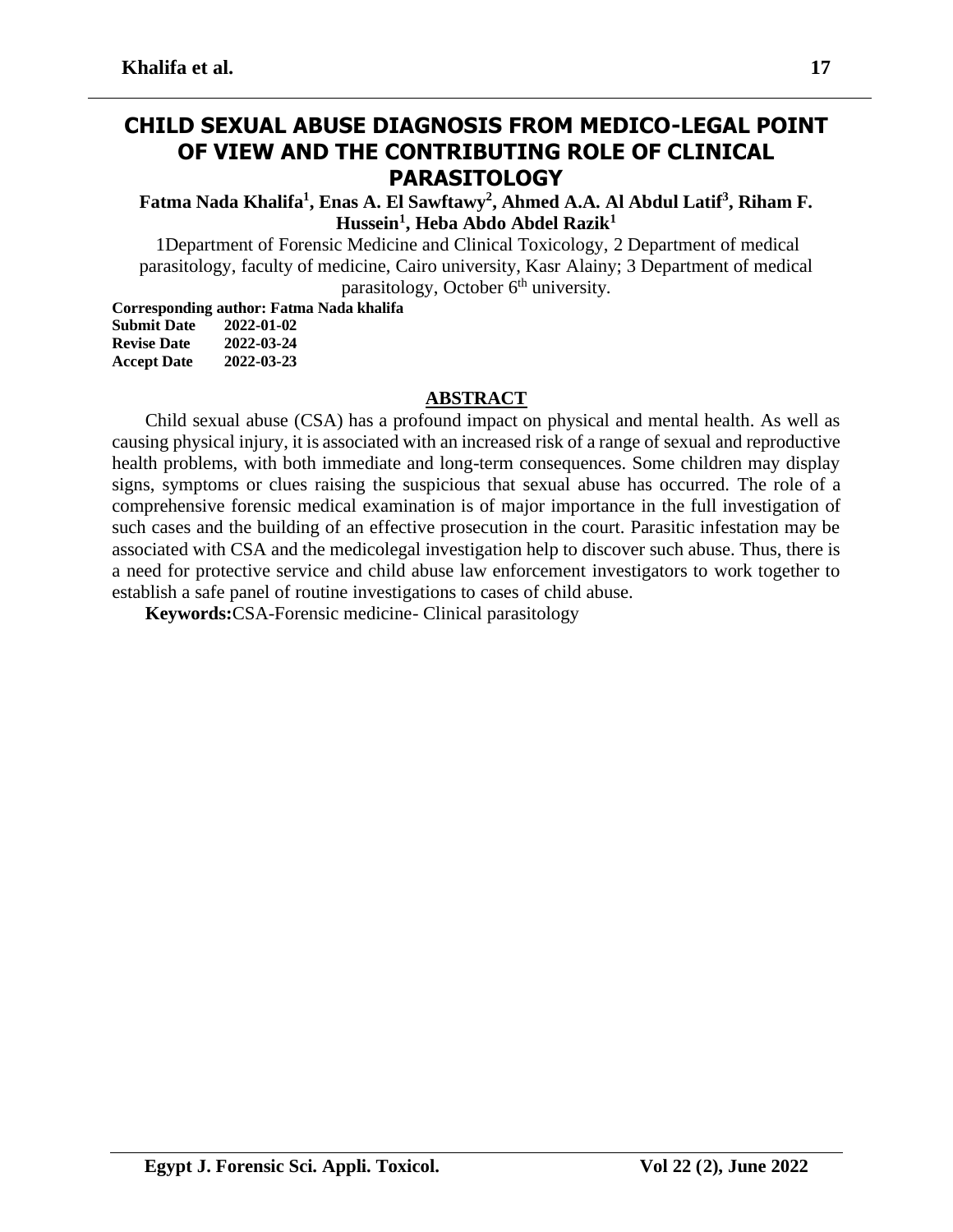**Definition:** When a person wields authority over a child or adolescent and engages the youngster in any sexual behavior, this is known as child sexual abuse. Age disparities differences in physical and/or intellectual development, a relationship of authority over the child, and/or the child's dependence on the abuser can all contribute to their dominance. A child can be sexually assaulted in a variety of ways, including "touching", fondling, oral sex, genital stimulation using the fingers, penis, or the use of objects for anal or vaginal penetration, sexual language, sexual harassment, voyeurism, mutual masturbation exhibitionism and exposing a child to or involving a child in pornography **(Jackson, 2007).** Paedophilia has become an increasing prominent issue in recent years. There are different laws in different countries to govern or prohibit such behavior and protect the vulnerable. These rules rely on the ability to detect the prevalence of such behaviors, which has become increasingly notable in recent years via the rise of social media. Social media has provided a new setting for an old crime, posing a challenge to authorities in terms of both the applicability of laws and the ability to detect perpetrators **(Seto, 2008).**

**The perpetrators.** Men form most sexual abusers around the world. However, women make up a significant number of (CSA) perpetrators, and their contribution should not be overlooked. Besides gender, the perpetrator's relationship with the victim tends to span a wide range of possible relationships. Birth parents (about 25%) and those other than parents or those functioning in their duties are among the perpetrators of CSA regarding the therapeutic settings **(John et al, 2002).** If we look back at the early 1990s, predators who were unknown to their victims had to approach them in real-life situations, with the risk of being identified and prevented by eyewitnesses. Now, 30

years later, social media can provide considerably more immediate access with a much lower risk of eyewitnesses. Predators can get to know their victim before having to physically allowing the predator to manage the environment either by limiting the probability of eyewitnesses or by making the event appear completely normal **(Vartapetiance and Gillam 2014).**

**Prevalence of CSA.** According to an analysis of data from high- and middleincome countries, 7%-36% of girls and 3%- 9% percent of boys have been sexually abused as children **(Singh et al, 2014)**. According to the National Child Abuse and Neglect Data System, 8.8% of children in the United States were sexually assaulted in 2006 **(Miller et al 2007)**. In a report by Advocates for Youth, CSA affects 1%-3% of youth in the United States each year **(Conklin et al 2000)**. CSA is a severe problem that affects more than one out of every five girls and one out of every ten boys worldwide **(Collin-Vézina et al 2013)**. A study performed in Brazil, showed that the incidence of CSA was 5.6 % in girls and 1.6 %in boys. In addition, it was claimed that boys were sexually molested at an earlier age than girls. The assault occurred before the age of 12 in more than half (60%) of the sexual abuse **(Bassani et al 2009)**. At both younger and older ages, CSA has been linked to physical abuse. Another study conducted in Mexico found that 18.7% of people suffered from CSA (58 %in girls and 42 %in boys). In 75% of the cases, physical abuse was also reported **(Pineda-Lucatero et al 2009).** Moreover, in a survey conducted in Croatia, 10.8% of children said they had experienced some type of CSA in childhood **(Ajdukovic et al 2013)**. **Martin and Silverstone 2013** also reported that roughly 4% of girls and 2% of boys exposed to CSA each year. Furthermore, about 15% of girls and 6% of boys in the age group of 2–17 years suffered serious results of CSA **.** In a study conducted in China by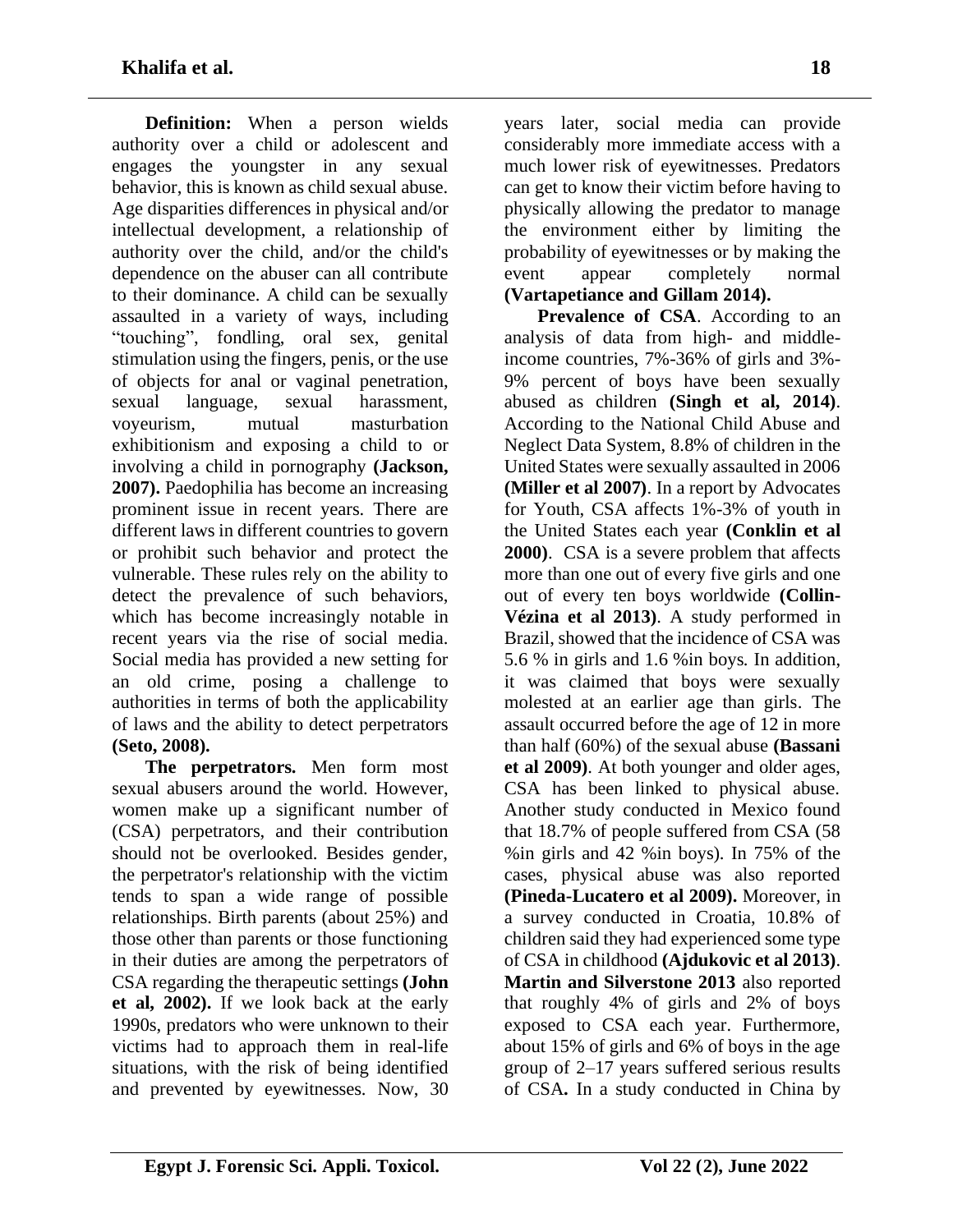**Song et al. 2014**, it was discovered that approximately 33% of the participants had experienced sexual violence. Girls had a lifetime rate of 41%, while boys had one of of 29.5 %. In addition, the incidence of CSA before the age of 14 years was 4.2 % in a study of urban Chinese people (males: 5 percent, females: 3.3 percent) **(Luo et al 2008).** In Boston research, the prevalence of CSA was found to be 26.7 percent in girls and 16.7 percent in boys **(Chiu et al 2013)**. According to review conducted by **Townsend and Rheingold 2013**, the burden of CSA was 7.5%–11.7% (girls: 10.7%– 17.4%, boys: 3.8–4.6%). **Verelst et al 2014,** observed that more than a third of the individuals had been subjected to sexual violence. Another study showed that most CSA cases occurred in schools (28%) and welfare facilities (16%), with the family home accounting for the smallest percentage (2 %). Children can be sexually assaulted in school by both college graduates and high school dropouts **(Krishan et al,2017).** In Egypt, a 2014 UNICEF study was conducted on violence committed against children in Alexandria, Cairo, and Assiut and detected that two-thirds of youngsters within these areas had been physically abused, and 78% had been subjected to emotional violence **(AboKresha,2021).** Another study in Egypt was performed in 2018 showed that sexual abuse represented 24%, with most assaults occurring indoors (60%) **(Abouhatab,2021), a study done by EL-Gendy et al 2015 stated that there were under referral and reporting of family violence cases to medicolegal regions of great cairo with a total percent about 1.6% of total cases** 

**Role of forensic medicine in sexual child abuse:**

**Behavioural history of the child:** This allows youngsters to provide details about their maltreatment. Because other evidence is typically inadequate in CSA cases, the prosecution is often restricted to or entirely

focused on the evidence produced from such interviews **(Peterson and Biggs 1997 and Walsh et al, 2010).** For criminal proceedings, a forensic interview should be consistent, and detailed **(Stromwall, 2010)**, with skillful interviews supporting conviction of perpetrators **(Cronch et al, 2006).** A forensic interview elicits specifics about what happened, reflecting both the child's awareness of the substance of sexual assault **(Lamb et al, 2007 and Orbach and Lamb, 2000).** All essential aspects of the patient's physical, emotional, and social situation should be covered in the general and pediatric-gynecological histories. Knowing what happened is necessary to appropriately analyze the physical findings. If possible, information should also be collected from a second source. The trust-based doctor patient relationship trusting character often allows the child to reveal something that would otherwise be kept hidden: "I can tell only you, as you are a doctor" **(Schaeffer et al,2011 and Hornor et al,2009).** Only after a comprehensive explanation and with the child parent's permission can a physical examination be undertaken **(Herrmann et al,2014) .**

**Signs suggestive of child sexual abuse:** signs suggestive of CSA include regressive actions (behavior exhibited when the child was younger, e.g., thumb-sucking, bed wetting (forceful or secretive sexual behavior with other minors. Adult sexual acts are being copied. Sleep disruptions e.g. abuserelated writing or artwork, nightmares and unexplained mood swings such as becoming withdrawn or aggressive as well as an unusual aversion to intimacy or proximit with an exceptional aversion to specific people and the fear of returning to a familiar location **(Beniuk and Rimer 2006).** The interval between the abusive occurrence of abuse and the physical assessment is crucial information. Because the examination is frequently delayed, most injuries that were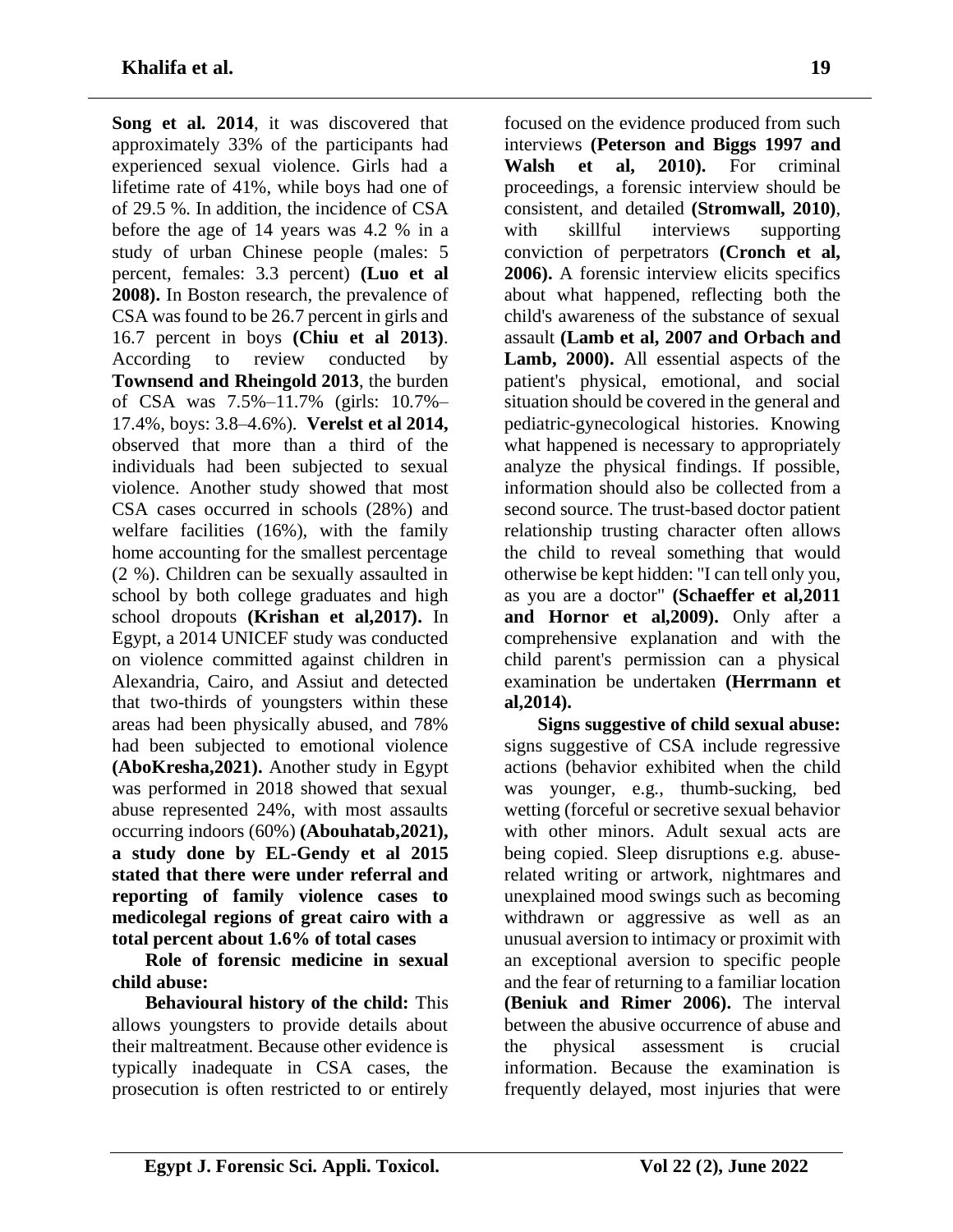present when the patient was abused have healed by the time the patient is seen by medical professional. Children who may have been abused should see a doctor almost once immediately for forensic causes (abuse in the previous 24 h if before puberty, within the past 72 h in pubertal girls and medical causes (if there is any bleeding). If the abuse has been going on for several days, the youngster should see a doctor as soon as possible, but not as an emergency . If there is sever bleeding, sedation or general anesthesia should be used; otherwise, the kid should be given the opportunity. Palpation of the anal or vaginal canals is not recommended but examination of possible injuries as anal fissure or anal incompetence is very important **(Herrmannet al,2014).** In terms of the presented finding, utero-vaginal prolapse, especially in children under the age of 5. Violent sexual assault or repeated sexual abuse might result in it occurring **(Helen rt al,2021).** Because toddlers are unable to express that they have been abused, clinical signs in the genital area that are suggestive of abuse are monitored. Most findings in this context are made in the hymen's posterior portion. The disruption of the hymen's peripheral border between 3 and 9 o'clock positions **(Kaplan et al 2011)**. Only stated pain, vaginal bleeding, and elapsed time since traumatic occurrence are consistent with findings of sexual abuse in research publications analyzed **(McCann et al 2007).** Medical findings in pediatric-gynecological exams are uncommon after an alleged sexual abuse, and proof is often difficult to obtain. Even if the victim is examined immediately after the alleged assault, injuries are known to be uncommon **(Gallion et al 2016)**. Contrary to these findings, unexplained anogenital symptoms and illnesses in children frequently suspicious of sexual assault and concern among parents and other caregivers. The physician who performs the subsequent gynecological examination is

typically in charge of deciding whether or not a police investigation should be opened **(Aprile et al 2011 and Adams et al 2018).** We report two cases of unusual gynecological disorders in children that prompted an investigation by the authorities. The illustration of typical findings in the corresponding cases should raise awareness of these illnesses and improve early recognition in order to provide sufficient care and avoid unnecessary testing, parental suspicion, and police operations**. (Schaul and Schwark 2021).** Regarding short-term sequalae, study have found that CSA often results in a wide range of consequences, but with few exceptions, boys and girls appear to be affected in the same manner **(David 1990 and Perry and DiLillo, 2007).** According to **Wolfe and Birt's review 1997**, CSA is related to increased internalizing and externalizing difficulties, a range of behavioral and emotional problems, the risk of PTSD symptomatology and sexualityrelated difficulties. And mental health and interpersonal sequelae**.** Findings that victims suffer from depression **(Swanston et al,2003),** anxiety, and personality disorders **(Mark et al,2005 and Josie et al,2004).** In addition to short-term consequences such as trauma, researchers have discovered a range of adverse mental health, behavioral, social, and physical effect of CSA in adulthood (NC-CAN 2005c). CSA victims have been reported to have higher healthcare costs and lower self-perceptions of good health on a society level **(Ileana, 2004)** Elevated levels rates of psychopathological symptomatology, such as depression **(Denov, 2004 and Ron et al, 2004),** are among these long-term mental health sequelae. Anxiety, obsessive

compulsive disorder), and personality disord er concerns or diagnoses, including antisocia l and borderline personality disorders **(Jenni fer et al,2004).** According to **Paolucci et al. 2001 and Jackson, 2007,** CSA survivors are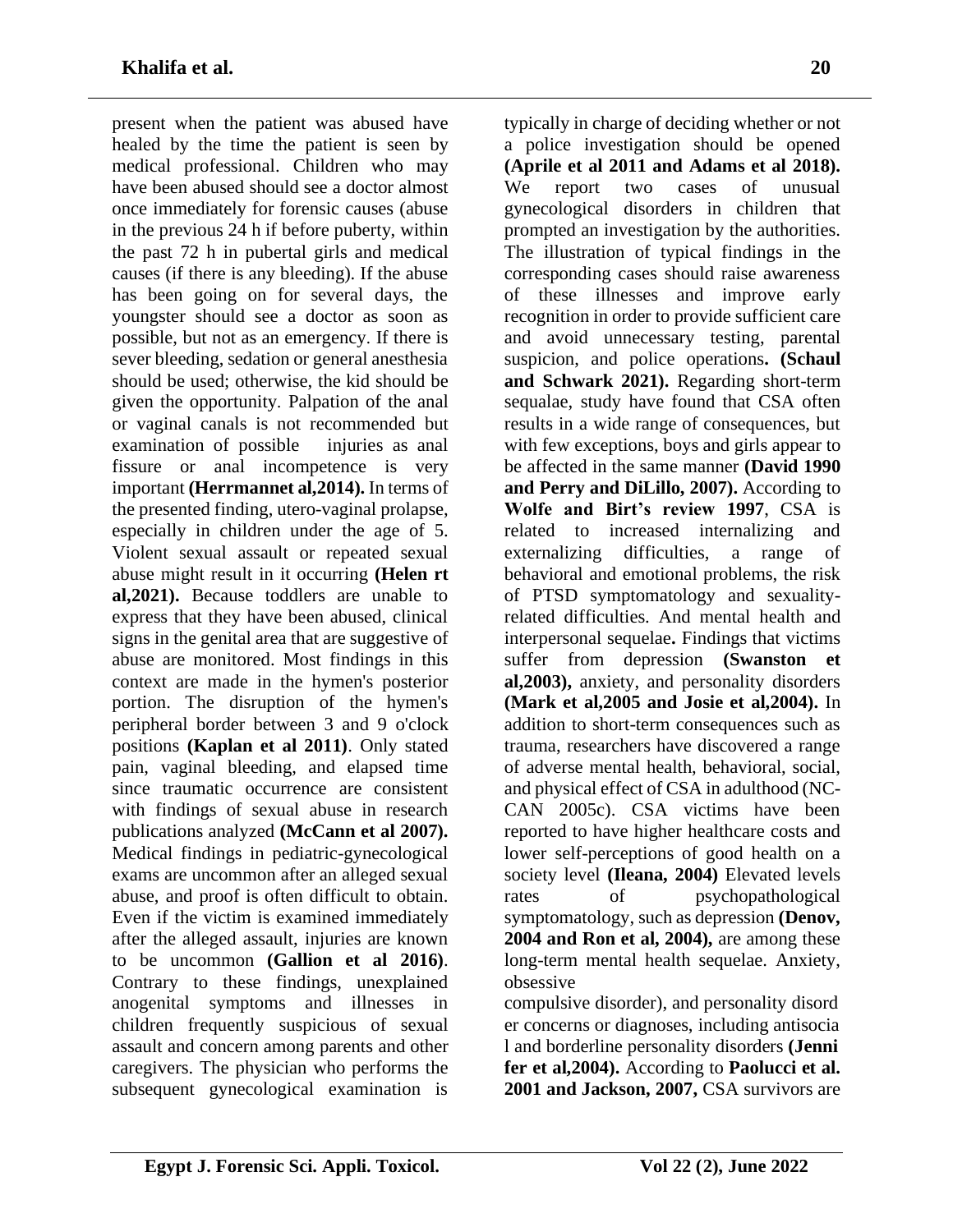at risk of suicide, sexual promiscuity, the victim-perpetrator cycle, and low academic performance to *various* degrees.

**Physical evidence:** In CSA, Forensic science techniques provide confirmatory evidence when, for example, pubic hair is found between the buttocks of a pre-pubertal child. In such condition, the presence of hair in a scotch adhesive tape swab obtained from a prepubertal child should arouse suspicions of a medical practitioner, with subsequent confidential steps taken to reveal the matter to the parents of child or healthcare provider. A complete forensic analysis encompasses the collection of clothing, as well as any other materials that stick to the skin, such as fibres and vegetation. If the abuse has taken place within the last 72 h, the existence of sperm should be investigated. For the assailant identification, various characteristics of head and pubic hair can be investigated to help restrict the pool of possible perpetrators. Previous studies suggested that a Wood's lamp may help in identifying semen on the cloths or skin. But semen is not the only substance that fluoresces under a Wood's lamp, so this is not a specific technique and should be used with caution **(Santucci et al 1998).** 

**laboratory evidence:** Identification of genetic markers in blood, saliva and serum should be done within 72 h of acute sexual assault or sexual abuse. **(Papadodima et al 2007).** In cases where a swab reveals the presence of semen, it should be noted that the survival period of spermatozoa is shorter in prepubertal girls due to deficiency of cervical mucus **(Santucci et al 1998).** Acid phosphatase detection is another technique used to confirm the existence of semen. Because acid phosphatase is normally found in extremely low quantities in the adult female vagina, measurement of the enzyme level is necessary to verify ejaculation. The p30 protein is a semen glycoprotein

originating from the prostate. This protein is semen-specific and is not present in vaginal fluids. Testing for it is thus a sensitive and specific method for semen detection **(Stefanidou et al 2005).** When swabs of the mouth, anus, or vagina are collected, they should be allowed to air-dry before being sealed. Cotton wool should be used for the swabs themselves. Albumin-treated fibers should be avoided as they interfere with serological investigations. Samples of semen or salivary stains present on the skin are taken using a lightly moistened swab and treating it in similar way. Obviously the most important identifying element for the examiner and the pathologist is the documented presence of an ejaculate, so that the retrieval of spermatozoa is particularly critical **(Sakelliadis et al 2009).** Toxicological analysis of blood and urine should also be done if the victim has been raped while under the effect of drugs, and pregnancy test should be carried out for girls of reproductive age **(Rey-Salmon and**  Pépin 2007). The diagnosis of sexually transmitted disease (STD) is very important not only to the sake of the victim but also to detect the fact of sexual contact. Transmission of STD outside the perinatal period by nonsexual means is rare **(Kawsar et al 2007).** In this context, since the 1970s, there have been going efforts to establish laboratory tests that can boost the evaluation of cases of suspected CSA due to increased awareness and support for this medical subspecialty; hence there would be better enrollment of laws **(Matthews et al., 2016)**. The collection of evidence to document physical findings of sexual abuse of children requires various investigations. For example, vaginal (Helms et al, 2008) and urethral swabs **(Van et al,2021),** first and midstream urine samples **(El Saftawy et al,2021),** and the self-collection of rectal swabs **(Chitnis et al,2020).** These are characterized as confidential, simple, and noninvasive procedures which can enhance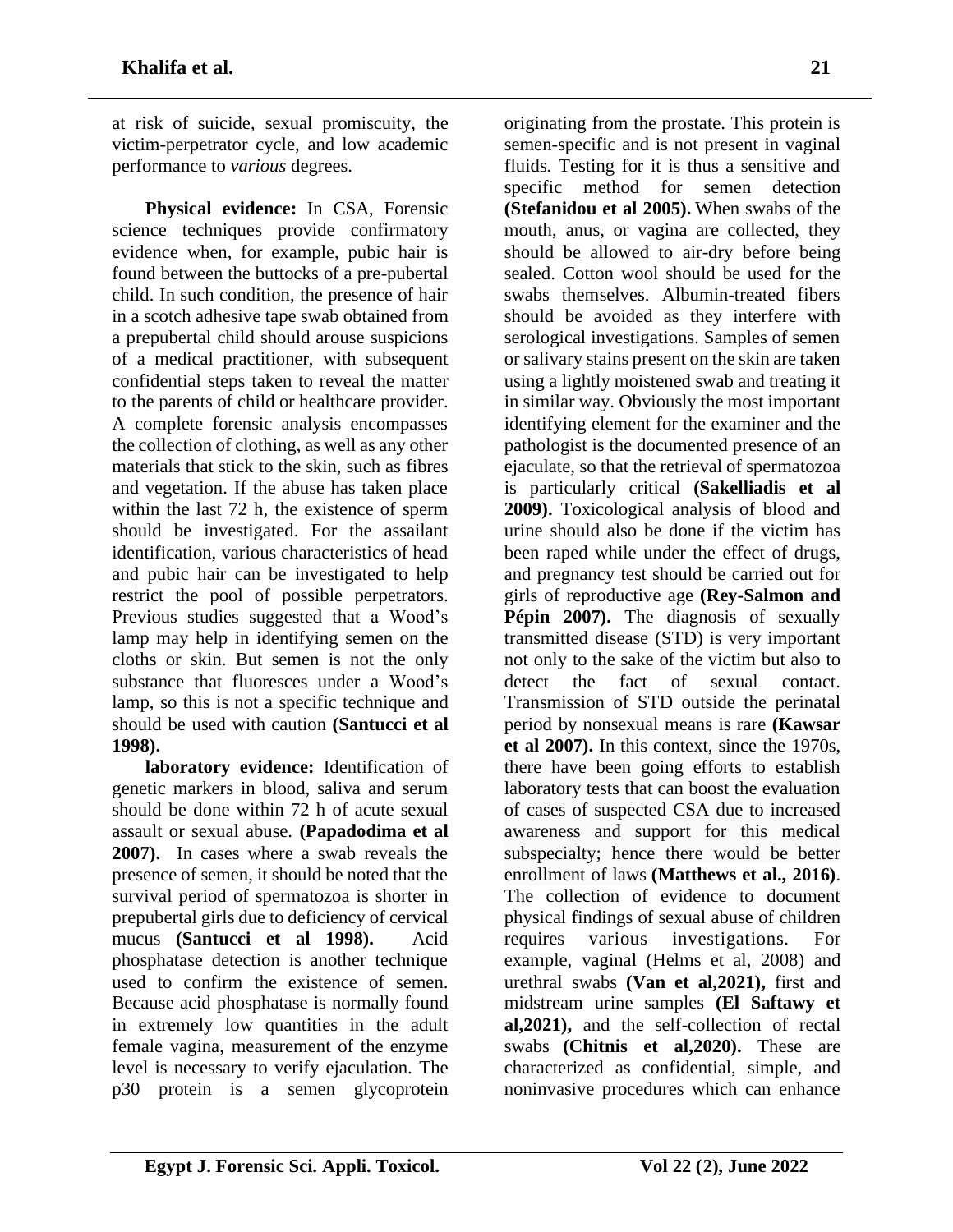the recognition of cases of CSA **(Gitta and Kilian2020). In** addition, the expanding range of disease endimicity in regard to several factors such as the climatic changes **(Short et al 2017)**, poverty **(Hotez, 2017)**, wars and immigration **(Mitchell et al,2019)** making the routine cheap procedures the most feasible and cost-effective.

**Role of applied parasitology in the collection of evidence**

**Behavioral history of the child:** Encopresis is used to describe a pattern of retaining stool and ignoring the stimulus to defecate, leading to leakage of stools around the impaction and soiling of underwear. The child initially ignores the stimulus to defecate, and eventually loses the ability to recognize the need to defecate or to feel the leakage around the impaction **(Coehlo 2011)**. Encopresis is atypical sexual behavior that has been reported in children. The majority of sexually abused children do not show signs of penetrative trauma upon anogenital examination, probably making similar to intestinal parasitic infection which may have an influence on their mental and physical growth. **(Taylor and Higginbotham 2020)**

**Physical evidence**: (**Mucous):** Mucus is also considered as one of the predictors Entamoeba histolytica infection in cases of unclear Entamoeba histolytica /dispar infections **(Van Den Broucke et al 2018)**. Schistosomiasis due to Schistosomia mansoni is a water-related parasitic disease **(Sow et al 2002)**, which is mostly encountered with tenesmus and mucoid stools during the active stage **(Elbaz and Esmat 2013)**. **\*Blood**: Dysenteric syndrome in children involves parasites that reside in the large intestine e.g., acute Entamoeba histolytica, active Schistosoma mansoni, and heavy Trichuris trichiura. Notably, *these parasites are* the leading causes of dysenteric syndrome in the developing world, predominantly in peri-urban and rural regions **(Stephenson et al 2000 ,Khan and Jahan** 

**2017 and Sassa et al 2020)**. Anal fissures and laceration of the anal mucosa are the main bleeding lesions in such cases, which are usually accompanied by bruises and anal dilatation **(Borg, et al 2014 ,Bang et al 2020 and Taylor and Higginbotham 2020).** Fissures were reported in the form of breaks in the anal mucosa that may extend to the perianal skin **(Modelli and Galvão 2012)**. Additionally, lesions including condylomas, ulcers, fistulas, abscesses, and neoplasms are common among HIV-positive children with prior history of anal penetration. These feasures can explain the presence of a mass, and blood in fecal samples **(Welles et al 2009 and Jenny et al 2013)**.

**Laboratory evidences.** Studies have determined the presence of several enteric helminthic and protozoan infections due to anal sex. Among 163 men, the frequency of infection with Entamoeba histolytica or Giardia lamblia (or both) was 21.5%. The rate of hyperendemic enteric protozoan infection in upon anal sex to three factors: pattern of endemicity of parasitic disease in the whole population; the existence of sexual behaviors that accelerate spread of infection; and the rate of contact with the infected partner **(Phillips et al 1981)**. Hence, it is essential to get the sexual history and treat the partners to stop recurrent infection **(Schmerin et al 1978)**. **Ashraf and Beg (2009)** speculated that perianal sex is one of the main factors promoting for the transmission of HIV. HIV infection was recognized to be related to enteric parasitic infections involving Strongyloides stercoralis, Ascaris lumbricoides, hookworms, Trichuris trichiura, Hymenolepis nana, Giardia lamblia, Entamoeba histolytica, Isospora belli, Cryptosporidium spp., and other commensal protozoa **(Cimerman et al 1999 and Bachur et al 2008).**

In addition, **Robinson and Ridgway**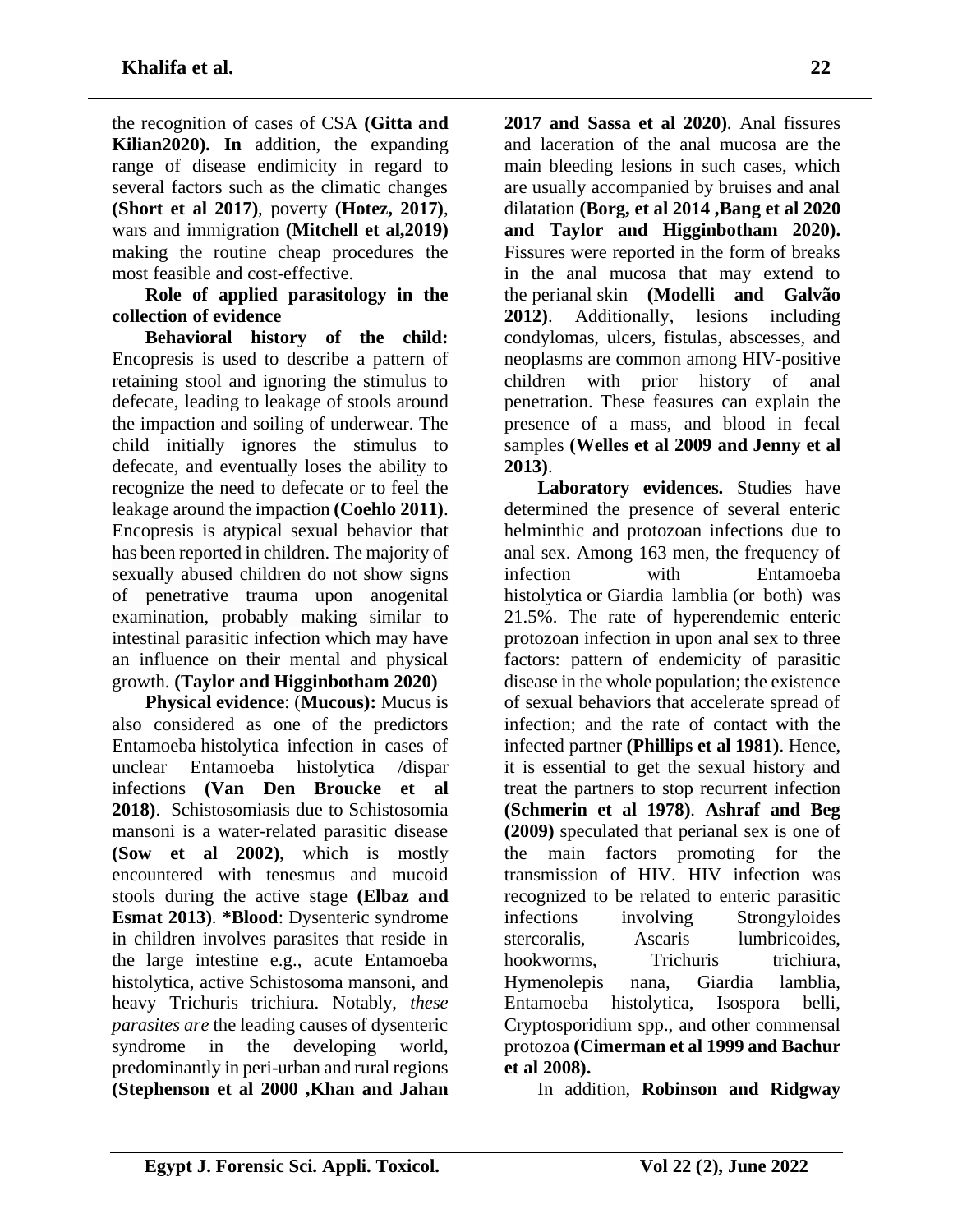**(1994)** considered also, the transmission of Trichomonas vaginalis, scabies, bacterial vaginosis, Gardnerella vaginalis, mycoplasmas, and Candida albicans could occur due to child abuse. **HPV (2010)** highlighted the role of sex the transmission of viral infections in children. Even though, in children, the medical assessment of whether rape has occurred, especially through genital examination, is difficult. For instance, enterobiasis is associated with reddening and scratching of the perianal area, which mimins the findinds in sexual abuse. The same authors determined there was a low rate of enterobiasis infections among the sexually abused children **(Kilic and Bostanci 2021).**

Recurrent abdominal pain in children might be attributed to urinary tract or gastrointestinal infections **(Regidi 2019)**. However, a study conducted by **Reust and Williams (2018)** determined that sexual abuse, pregnancy and STD are the issues that should be investigated in children complaining of unresolving recurrent abdominal pain. Investigating sexually transmitted infections in children is also a challenging issue for the physician being of serious legal claims for sexual abuse. In this concern**, Hammerschlag (2011)** suggested the nucleic acid amplification tests (NAAT) could replace culture and sensitivity tests, given their higher sensitivity and specificity. The study claimed that NAAT would be accepted by the medico-legal system and courts for sexual abuse cases. In the same context, **Abdolrasouli et al. (2009)** speculated the sexual transmission of enteric parasites occurs in men who have perianal sex and determined molecular methods for the accurate diagnosis and treatment of these cases.

**Perianal swab:** Besides enterobiasis, taeniasis, and Hymelopiasis nana infection **(el-Shazly et al 2006)**, perianal swab it is used to diagnose several infectious diseases involving streptococcal perianal cellulitis

**(Lawrence 2000).**

**Urogenital swabs:** It is mandatory to diagnose trichomoniasis vaginalis infections and it is done for cases of vulvar itching, yellow vaginal discharge, vaginal and vulvar erythema in females **(Helms et al 2008).**  Being sexually transmitted, in men trichomoniasis is usually manifested in the form of urethritis **(Johnston and Mabey 2008).** However, a study from South Africa demonstrated proctitis due to rectal *Trichomonas vaginalis* infection among men who anal penetration. Simultaneous urethral coinfections were also reported in these patients **(Hoffman et al 2018).**

**Stool with reducing sugar**: Reducing sugars involve glucose, fructose, and sucrose **(Chengzhou et al 2010).** However Interestingly, it has been assumed that semen possesses extremely high concentrations of fructose in semen **(Jacklyn et al 2020)**. Also, there may be whole sperms found in stool (fig. 1)



**Figure (1):** Fecal specimen, wet mount (high powered field, 40Χ) infused with spermatozoa. Note the spermatozoa (red arrows) and fecal debris (blue asterisk)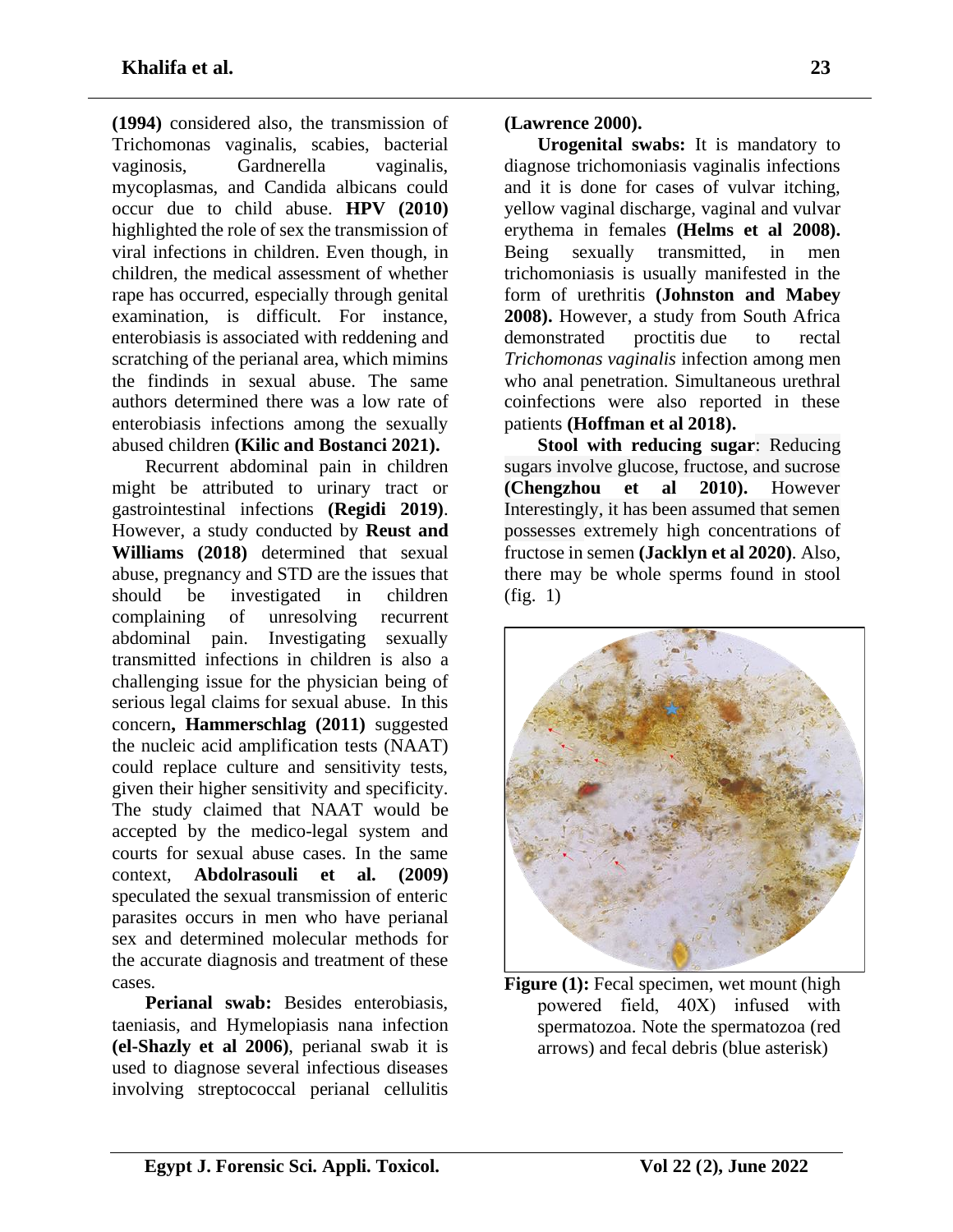**Urine examination:** Nevertheless, sexually transmitted parasite such as Trichomonas vaginalis **(Harp and Chowdhury 2011)** have been shown to be sexually transmitted in cases of child abuse **(Hammerschlag 2011, Williams et al 2016 and Girardet et al 2009)** especially in the rural areas **(Warraitch et al 2021, Fattah and Kabir 2013, Abeid et al 2014, Kenyon-George 2016 and Wang et al 2020)**. In such condition, forensic examination is accomplished through investigating the actions of the victim following the assault, such as changing clothes or had a bath, the presence of vaginal or rectal burning pain, and abnormal genital discharge, itching and dysuria **(Johnston and Mabey 2008 and Taylor and Higginbotham 2020**).

**The feasibility of using applied parasitology to diagnose CSA.** A study from rural Pakistan showed that rectal swabs were detrimental in the screening of CSA in females with a mild intellectual disability **(Warraitch et al 2021).** Similarly, in west Alabama the United States, rectal and vaginal swabs were shown to be feasible screening tools for sexual abuse through studying the prevalence of the sexually transmitted diseases. **Xavier et al., in 2021**, determined the severity of assaults on homosexual men in a study employing rectal swabs**.**

**Protection:** many systems are involved after exposure a child to sexual abuse, which may include Child Protective Services (CPS), police, legal teams, medical teams, other child protection agencies, foster care and child welfare agencies, and/or residential treatment facilities When the perpetrator is in a caretaking capacity for the victimised kid, CPS is normally responsible for investigating and intervening in situations of suspected

sexual child abuse. Cases involving offenders who are not in caretaking roles are being investigated by law enforcement agencies. However, CPS are often involved in situations where the offender is not the caregiver, but the child's caretaker are not able to protect their child. CPS investigates a report within a specific time frame (usually 24 to 48 hours or up to 5 days) to determine whether or not abuse has happened. Typically, the child is interviewed by either CPS alone or CPS in conjunction with law police. A child who has been sexually abused also usually receives a medical examination, usually by a physician who is a specialist in CSA examinations. In the case of recent abuse or concern of injury, this examination must be done as soon as possible, and in associations with established forensic practice. There are also interviews with caregivers and family members. These findings are shared with Child Protective Services, law enforcement, and, in certain cases, a legal team **(Murray et al 2014).** Community-based awareness programmes should also be implemented to teach parents how to properly teach and enlighten their children, as well as how to do so if the mother is a victim of child sexual abuse. Parents should know how to talk to their children about appropriate and inappropriate touching as young as two or three years of age. This will teach them the appropriate words to use if someone is hurting them, as well as ensuring that the person who is being notified understands what is going on. Government should implement training programs for health care providers and police personal about how to deal with a case of sexual child abuse. Also, they must increase the punishment of such assault to the maximum punishment.Fig.2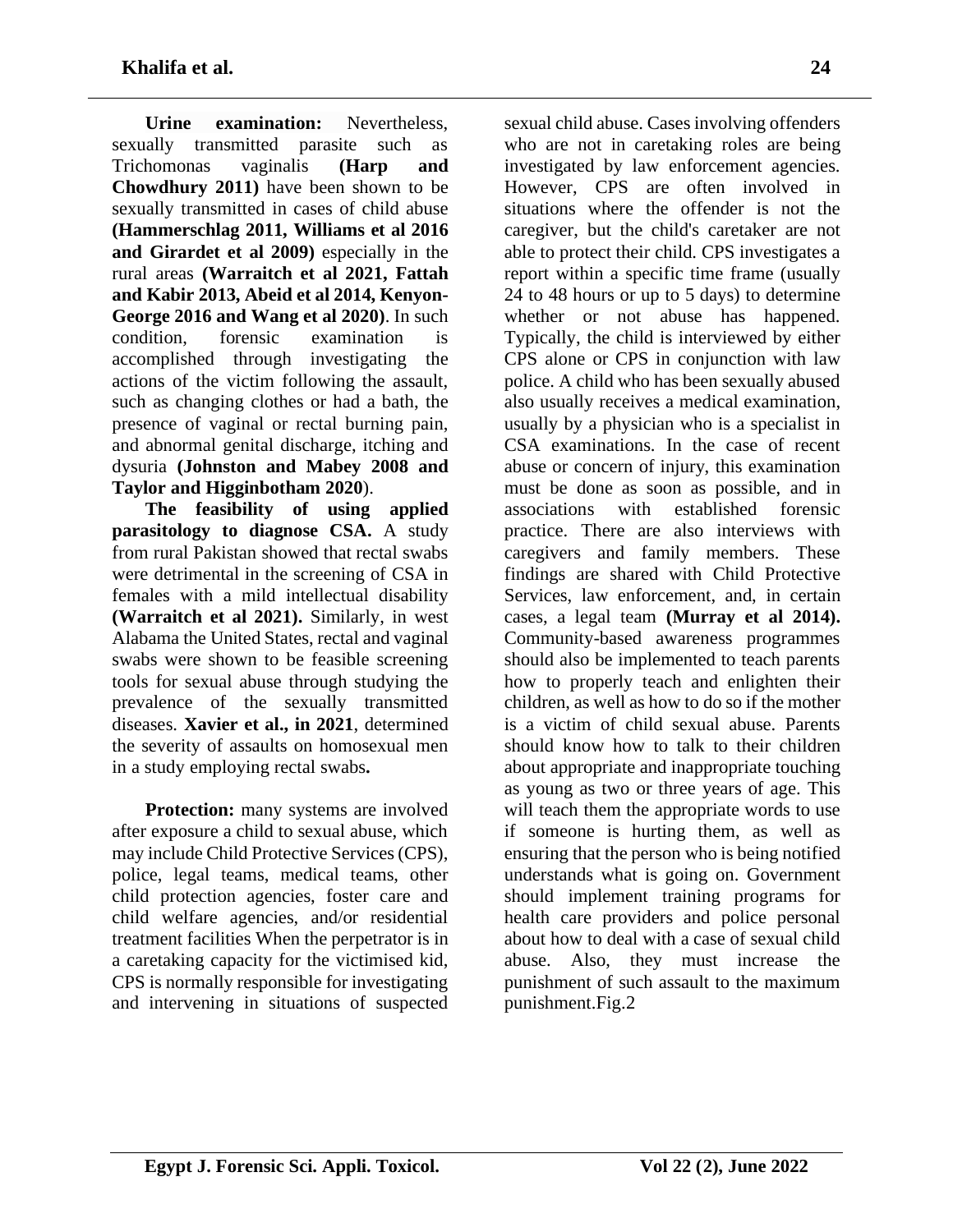

**Figure** (2): Paradigm of the broad lines regarding control and prevention of child sexual abuse

# **RECOMMENDATIONS**

**Example 1** Sexual child abuse seems to be related to the poor income and education among parents; in addition to the incidence of moderate-to-severe psychological problems (consistent with PTSD). This social climate is often inappropriate for parental counselling about the possible associating CSA. Therefore, the regular screening for child abuse is highly recommended in these communities.

■ All schools should introduce programs that aim to teach the children how to protect themselves from sexual abuse, and schools' efforts to meet this need should be done with great attention to the qualifications and experience of those conducting such programmes.

**•** Sexual education that is culturally relevant and topic-specific should begin in schools, and because the age of puberty for girls is decreasing globally, this teaching should begin with younger age groups.

■ Results of well rubricated tests in applied parasitology may aid expertise forensic interviewer in the collection of

. evidence of sexual assault in front of the courts.

■ The time interval between the sexual assault, the collection of the forensic evidence, the used parasitological tests; besides the fine examination of the whole sample to avoid the false negative results might be challenging factors.

# **CONCLUSION**

There is a ringing bell to give an attention to the possibility of having source monitoring mistakes which may be due to the wrong way of introduction of sexual education. Actions should be conducted to increase the awareness about that there is a serious problem of receiving education about protection from sexual abuse from persons who have no background about such a problem. Meticulous forensic examination and investigations of any suspected case should be done as soon as possible. Applied parasitology despite being feasible and cheap it may help in the diagnosis. Further studies that link applied parasitology with forensic medicine is required. Well-rubricated applied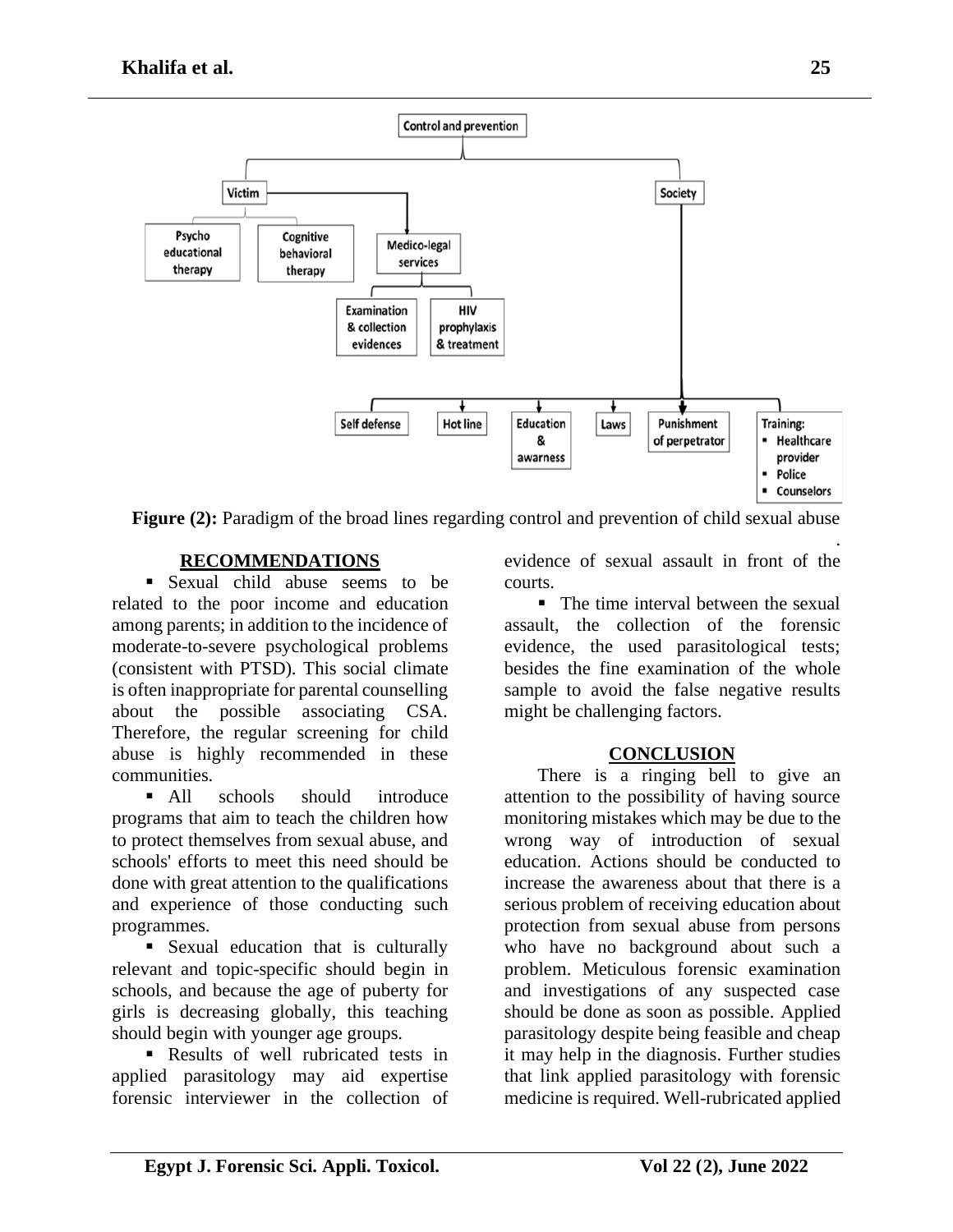parasitological tests may introduce this subspecialty to cooperate with forensic examination for better discovery of sexual assaults against children.

### ▪ **Conflicts of interests**

The authors declare that there was no conflict of interests.

#### ▪ **Fund**

No found was required; and the authors manipulated the services and references supplied by the EKB.

#### **REFERENCES:**

- **Abdolrasouli, A., McMillan, A., & Ackers, J. P. (2009).** Sexual transmission of intestinal parasites in men who have sex with men. *Sexual health*, *6*(3), 185-194.
- **Abeid, M., Muganyizi, P., Olsson, P., Darj, E., & Axemo, P. (2014).** Community perceptions of rape and child sexual abuse: a qualitative study in rural Tanzania. BMC international health and human rights, 14(1), 1-13 .
- **AboKresha S A, Abdelkreem E and Ali R A (2021):** Impact of COVID-19 pandemic and related isolation measures on violence against children in Egypt. Journal of the Egyptian Public Health Association ,96:1-10.
- **Abouhatab H , Elseidy A , Girgis N , Badawy S and El Agamy S (2021):** Violence against children in menoufia university hospitals: prevalence, risk factors, and socio-demographic correlates. Egypt J. Forensic Sci. Appli. Toxicol. (21) 3:19-29 .
- **Adams JA, Farst KJ, Kellogg ND (2018)** Interpretation of medi-cal findings in suspected child sexual abuse: an update for 2018. J Pediatr Adolesc Gynecol 31:225–231.
- **Ajdukovic M, Susac N, Rajter M.(2013):** Gender and age differences in prevalence and incidence of child sexual abuse in Croatia. Croat Med J.54:469– 79.
- **Aprile A, Ranzato C, Rizzotto MR, Arseni A, Da Dalt L, Facchin P (2011)** 'Vaginal' bleeding in prepubertal age: a rare scaring riddle, a case of the urethral prolapse and review of the literature. Forensic Sci Int 210:16-20.
- **Ashraf, M., & Beg, M. M. (2009**). Homosexuality and aids: a threat to human civilization. *Vidhigya: The Journal of Legal Awareness*, *4*(1).
- **Bachur, T. P. R., Vale, J. M., Coêlho, I. C. B., Queiroz, T. R. B. S. D., & Chaves, C. D. S. (2008).** Enteric parasitic infections in HIV/AIDS patients before and after the highly active antiretroviral therapy. *Brazilian Journal of Infectious Diseases*, *12*, 115-122.
- **Bang, G. A., Tolefac, P., Savom, E. P., Moto, G. B., & Sosso, M. A. (2020).** Anal/anogenital lesion revealing child sexual abuse: A case series of an unusual situation in a black African setting. International Journal of Surgery Case Reports, 76 :341-344 .
- **Bassani DG, Palazzo LS, Beria JU, Gigante LP, Figueiredo AC, Aerts DR, et al.(2009):** Child sexual abuse in southern Brazil and associated factors: A population based study. BMC Public Health. 9:133.
- **Beniuk .L & Rimer.P (2006):** understanding child sexual abuse A Guide for Parents & Caregivers , Published by:Central Agencies Sexual Abuse Treatment (CASAT) Toronto, Ontario CANADA 0-9681323-7-5 © CASAT.
- **Borg, K; Snowdon, C and Hodes, D. (2014):** Child sexual abuse: recognition and response when there is a suspicion or allegation. Paediatrics and Child Health, 24.12: 536-543 .
- **Chengzhou.Z., et al.(2010):** Reducing sugar: new functional molecules for the green synthesis of graphene nanosheets. *ACS nano*, 4.4: 2429-2437.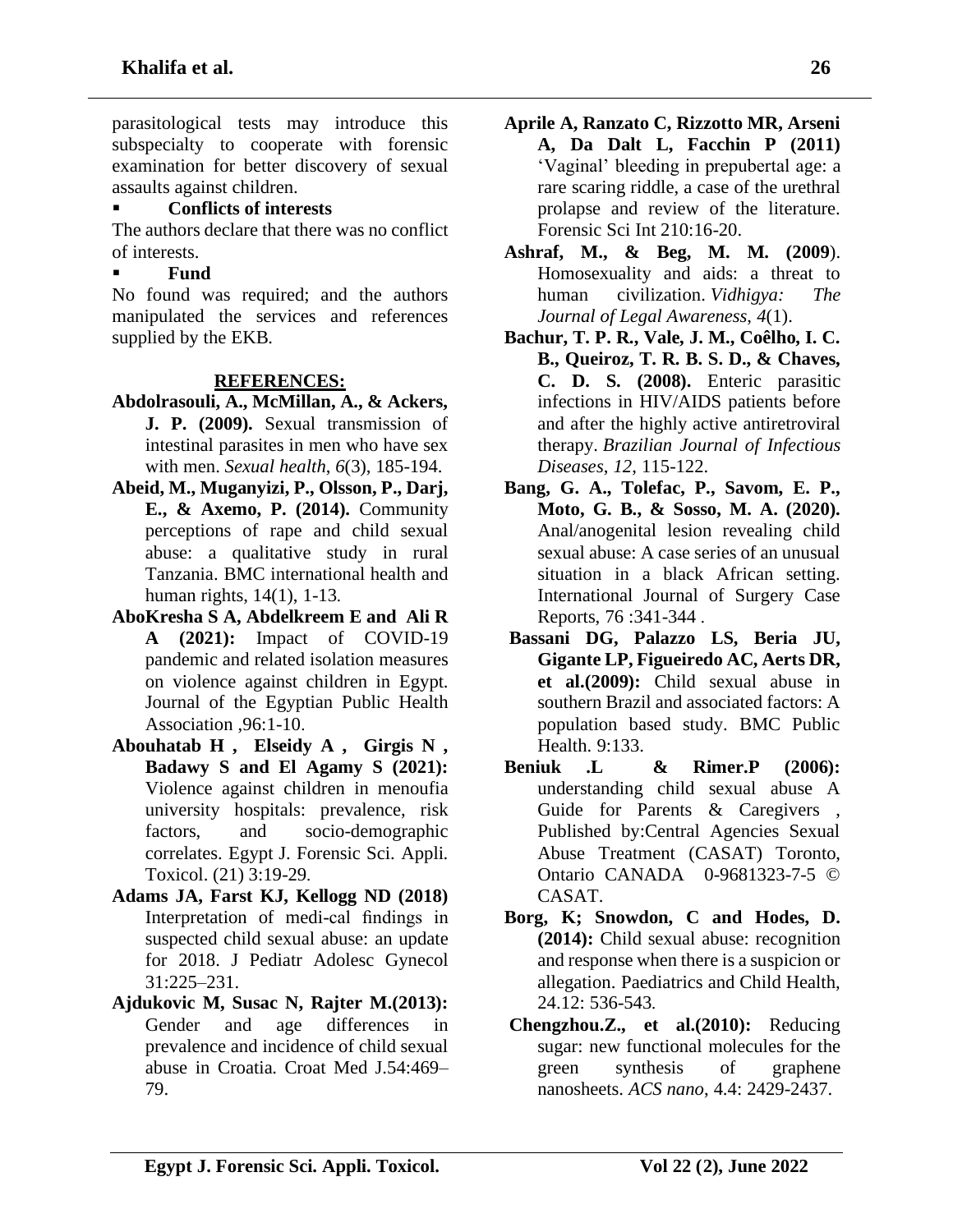- **Chitnis, A., Azimi, D. Y., Sabri, S., & Dhebri, A. (2020):** Enterobius Vermicularis: A Parasitic Cause of Appendicular Colic. Cureus, 12.(6):
- **Chiu GR, Lutfey KE, Litman HJ, Link CL, Hall SA, McKinlay JB.(2013):** Prevalence and overlap of childhood and adult physical, sexual and emotional abuse: A descriptive analysis of results from the Boston area community health (BACH) Survey.*Violence Vict.* 28:381–402
- **Cimerman, S., Cimerman, B., & Lewi, D. S. (1999).** Prevalence of intestinal parasitic infections in patients with acquired immunodeficiency syndrome in Brazil. *International Journal of Infectious Diseases*, *3*(4), 203-206.
- **Coehlo, D P (2011):** Encopresis: A medical and family approach. Pediatric Nursing, 37.3: 107.
- **Collin-Vézina D, Daigneault I, Hébert M.(2013):** Lessons learnt from child sexual abuse research: Prevalence, outcomes and preventive strategies. Child Adolesc Psychiatry Mental Health: 7-22.
- **Conklin K. Washington DC (2000):** Advocates for Youth. Child sexual abuse I. An overview of statistics, adverse effects and prevention strategies.
- **Cronch, L. E., Viljoen, J. L., & Hansen, D. J. (2006).** Forensic interviewing in child sexual abuse cases: Current techniques and future directions. Aggression & Violent Behavior, 11(3), 195–207.
- **David. F(1990):** "Early and Long-Term Eff ects of Child Sexual Abuse: An Update." Professional Psychology:Research and Practice,5: 325–330
- **Denov, M. S. (2004):** e Long-Term Effects of Child Sexual Abuse by Female Perpetrators: A Qualitative Study of Male and Female Victims." Journal of Interpersonal Violence 19, (10): 1137– 1156.
- **El Saftawy, Enas A. (2021).** Validity of urine-CCA cassette test and indirect haem-agglutination assay (IHA) in the detection of schistosomiasis-mansoni infection relative to microscopic examination. Journal of Parasitic Diseases, 45.1: 285-292.
- **Elbaz, T., & Esmat, G. (2013).** Hepatic and intestinal schistosomiasis. Journal of advanced research, 4(5), 445-452 .
- **El-Shazly, A. M., el-Nahas, H. A., Soliman, M., Sultan, D. M., AH, A. T., & Morsy, T. A. (2006).** The reflection of control programs of parasitic diseases upon gastrointestinal helminthiasis in Dakahlia Governorate, Egypt. *Journal of the Egyptian Society of Parasitology*, *36*(2), 467-480.
- **Fattah, K. N., & Kabir, Z. N. (2013).** No place is safe: Sexual abuse of children in rural Bangladesh. Journal of child sexual abuse, 22(8), 901-914 .
- **Gallion HR, Milam LJ, Littrell LL (2016)** Genital findings in cases of child sexual abuse: genital vs vaginal penetration. J Pediatr Adolesc Gynecol 29:604–611
- **Girardet, R. G., Lahoti, S., Howard, L. A., Fajman, N. N., Sawyer, M. K., Driebe, E. M., ... & Black, C. M. (2009).**  Epidemiology of sexually transmitted infections in suspected child victims of sexual assault. Pediatrics, 124(1), 79-86.
- **Gitta, B., & Kilian, N. (2020). Diagnosis** of malaria parasites Plasmodium spp. in endemic areas: current strategies for an ancient disease. BioEssays, 42(1);1900138 .
- **Hammerschlag, M. R. (2011).** Sexual assault and abuse of children. *Clinical infectious diseases*, *53*(suppl\_3), S103- S<sub>109</sub>.
- **Harp D. F. and Chowdhury, I.(2011):** Trichomoniasis: evaluation to execution. Eur J Obstet Gynecol Reprod Biol.,  $157(1):3-9.$
- **Helen, K., Iru, N.M., Akpofure., E.P., and**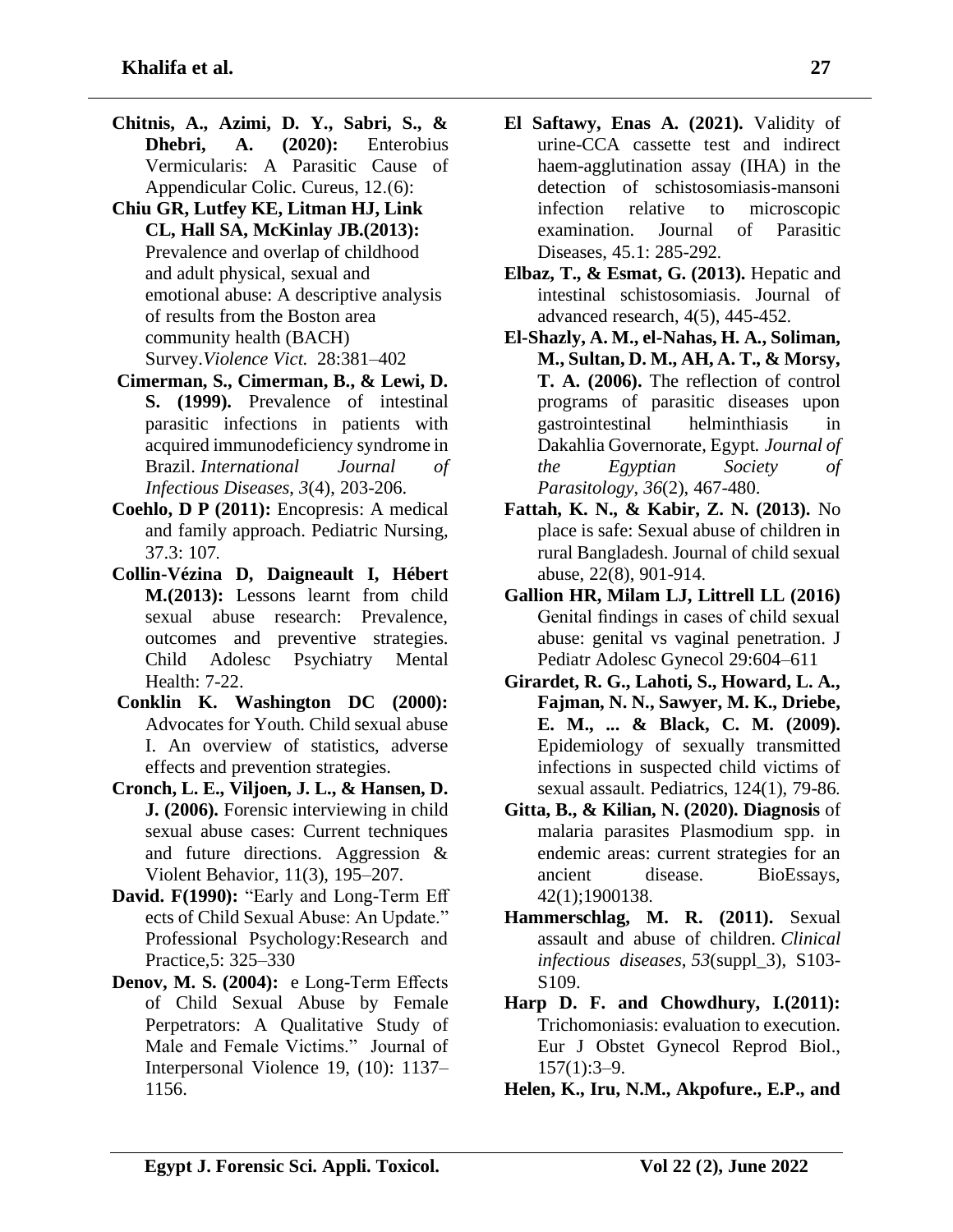**Akhato,. A (2021):** Uterovaginal prolapse following suspected sexual abuse to a child: a case. Annals of Pediatric Surgery; 17:48.

- **Helms, D. J., Mosure, D. J., Secor, W. E., & Workowski, K. A. (2008).**  Management of Trichomonas vaginalis in women with suspected metronidazole hypersensitivity. American journal of obstetrics and gynecology, 198(4): 370.
- **Herrmann.B., Banaschak.S., Csorba.S., Navratil.F., and Dettmeyer.R, (2014):** Physical Examination in Child Sexual Abuse. Approaches and Current Evidence; 111(41): 692–703.
- **Hoffman, C. M., et al.(2018**): Rectal Trichomonas vaginalis infection in South African men who have sex with men. International journal of STD & AIDS, 29.14: 1444-1447 .
- **Hornor G, Scribano P, Curran S, Stevens J.(2009):** Emotional response to the anogenital examination of suspected sexual abuse. J Forensic Nurs. ;5 :124–130.
- **Hotez, P. J. (2017).** The poverty-related neglected diseases: Why basic research matters. PLoS biology, 15(11):186
- **HPV, H. P. (2010).** Viral and parasitic sexually transmitted infections in children. *Child Abuse and Neglect E-Book: Diagnosis, Treatment and Evidence*, 179.
- **Ibrahim Sadek EL-Gendy,Shereen M.S.EL-Kholy,EslamS.Metwally, Omima Refaat Mohamed(2016):** medicolegal pattern of family violence problem in Cairo and Giza governorates, Egypt: a four-year retrospective comparative study. The Egyptian journal of forensic sciences and applied toxicology 16 (1): 115-121.
- **Ileana .A (2004):** Legacy of Child Maltreatment: Long-Term Health Consequences for Women." Journal of Women's Health 13, (5): 468–473.
- **Jacklyn,J., et al.(2020):** The high content of

fructose in human semen competitively inhibits broad and potent antivirals that target high-mannose glycans. Journal of virology, 94.9: e01749-19.

- **Jackson N.A. (2007**): Encyclopedia of Domestic Violence. New York & London: Routledge. Copyright © 2007 Taylor & Francis Group LLC. Used by permission child sexual abuse. Pages 147–156
- **Jennifer s, Sanna. L, Hammond. B., Whipple. J, and Cross.H.(2004):**  "Psychological Sequelae of Childhood Sexual Abuse: Abuse-Related Characteris tics, Coping Strategies, and Attributional Style." Child Abuse and Neglect 28, (7): 785–801
- **Jenny, C., Crawford-Jakubiak, J. E., & Committee on Child Abuse and Neglect. (2013).** The evaluation of children in the primary care setting when sexual abuse is suspected. Pediatrics, 132(2): e558-e567 .
- **John B, Terry H.C, Jenny.C, and Reid A,E (2002):** Sexual Abuse of Children." In Hand book on Child Maltreatment, 2nd ed., edited by John E. B. Myers, Lucy Berliner,. ousand Oaks, CA: Sage Publications, 2002, pp. 55–78
- **Johnston, V. J., & Mabey, D. C. (2008).** Global epidemiology and control of Trichomonas vaginalis. *Current opinion in infectious diseases*, *21*(1), 56-64.
- **Josie.S., Mullen P.E, Burgess.P.M et al (2004):** "Impact of Child Sexual Abuse on Mental Health: Prospective Study in Males and Females." British Journal of Psychiatry 184, (5): 416–421
- **Kaplan R, Adams JA, Starling SP, et al.(2011):** Medical response to child sexual abuse a resource for professionals working with children and families. St.Louis: STM Learning;
- **Kawsar M., Long S. and Srivastava O. P. (2008):** Child sexual abuse and sexually transmitted infections: review of joint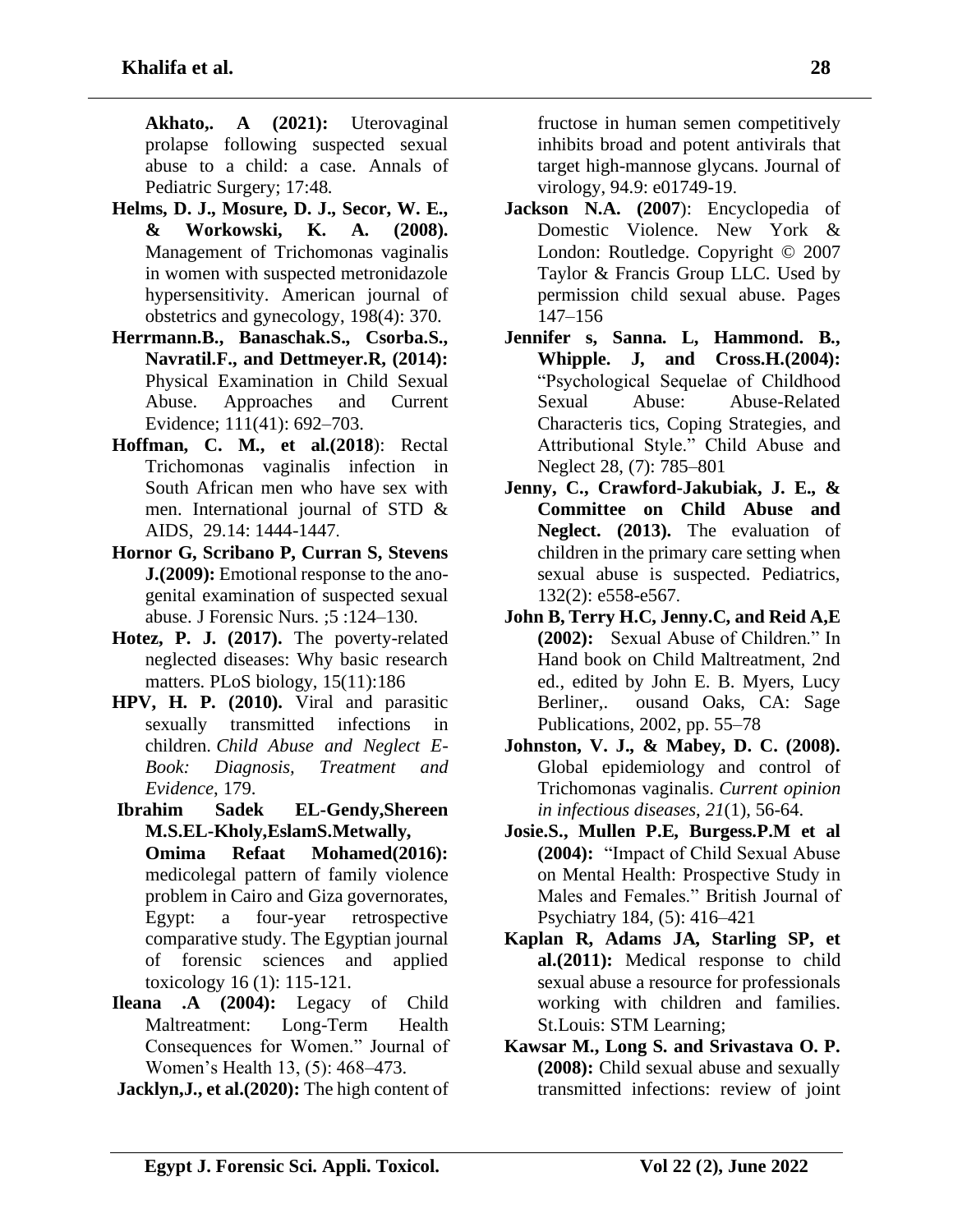genitourinary medicine and paediatric examination practice. Int J STD AIDS ; 19: 349-350

- **Kenyon-George, L. G. (2016).** Treating child sexual abuse in rural communities. In *Identifying, treating, and preventing childhood trauma in rural communities* (pp. 58-77). IGI Global.
- **Khan, N. T., & Jahan, N. (2017):** Prevalence of E. histolytica associated dysentery in children in Satellite Town, Quetta. Epidemiology (Sunnyvale), 7(290) :2161-1165 .
- **Kilic, S., & Bostanci, M. (2021).** Should enterobiasis be considered during the examination of sexually abused children?. *Medicine*, *10*(2), 317-20.
- **Krishnan S, Syahirah N F, Syahirah N, Amira N (2017):** Study on Child Sexual Abuse. Human Resource Management Research, 7(1): 38-42 .
- **Lamb, M. E., Orbach, Y., Hershkowitz, I., Horowitz, D., & Abbott, C. B. (2007):** Does the type of prompt affect the accuracy of information provided by alleged victims of abuse in forensic interviews? Applied Cognitive Psychology, 21(9): 1117–1130.
- **Lawrence B. C.(2000):** Perianal streptococcal dermatitis. American family physician, 61.2: 391-393.
- **Lina,M.; and Alexandra, S.,(2020):** What to do when a child reports sexual harassment and sexual assault to a medical professional. *International journal of impotence research*, 1-10.
- **Luo Y, Parish WL, Laumann EO. (2008):** A population based study of childhood sexual contact in China: Prevalence and Long term consequences.Child Abuse Negl. 32:721–31.
- **Mark, C.N, Silovsky, J.F, and Christy Vaughn.** (2005): **The CED** (2005) Concordance of Anxiety Disorders and Child Sexual Abuse: Implcations for

Direct Versus Artifactual Effects of Sexual Abuse ".Journal of Clinical Child and Adolescent Psychology 34, (2): 210–222.

- **Martin EK, Silverstone PH. (2013):**How much child sexual abuse is "below the surface," and can we help adults identify it early? Front Psychiatry. 4:58.
- **McCann J, Miyamoto S, Boyle C, et al. (2007):**Healing of hymnal injuries in prepubertal and adolescent girls: a descriptive study. Pediatrics.;119:1094– 106
- **Mitchell, T., Weinberg, M., Posey, D. L., & Cetron, M. (2019).** Immigrant and refugee health: a center for disease control and prevention perspective on protecting the health and health security of individuals and communities during planned migrations. Pediatric clinics of North America, 66(3),:549.
- **Miller KL, Dove MK, Miller SM. (2007**): A counselor's guide to child sexual abuse: Prevention, reporting and treatment strategies.
- **Modelli, ES; Galvão, M F (2012):** Child sexual abuse. Forensic science international, 217.1-3: 1-4 .
- **Murray L K, Nguyen A and Cohen J A(2014):** Child Sexual Abuse. Child Adolesc Psychiatr Clin N Am. 23(2): 321–337 .
- **Orbach, Y., & Lamb, M. E. (2000**): Enhancing children's narratives in investigative interviews. Child Abuse & Neglect, 24(12): 1631–1648.
- **Paolucci, E.O., Genuis M.L.,, and late.C.V.. (2001):**A Meta-Analysis of the Published Research on the Effects of Child Sexual Abuse." Journal of Psychology 135, (1): 17–36
- **Papadodima SA, Athanaselis SA and Spiliopoulou C (2007):** Toxicological investigation of drug-facilitated sexual assaults. Int J Clin Pract ; 61: 259-264 .
- **Perry, A.R, and DiLillo , D.K(2007):** Child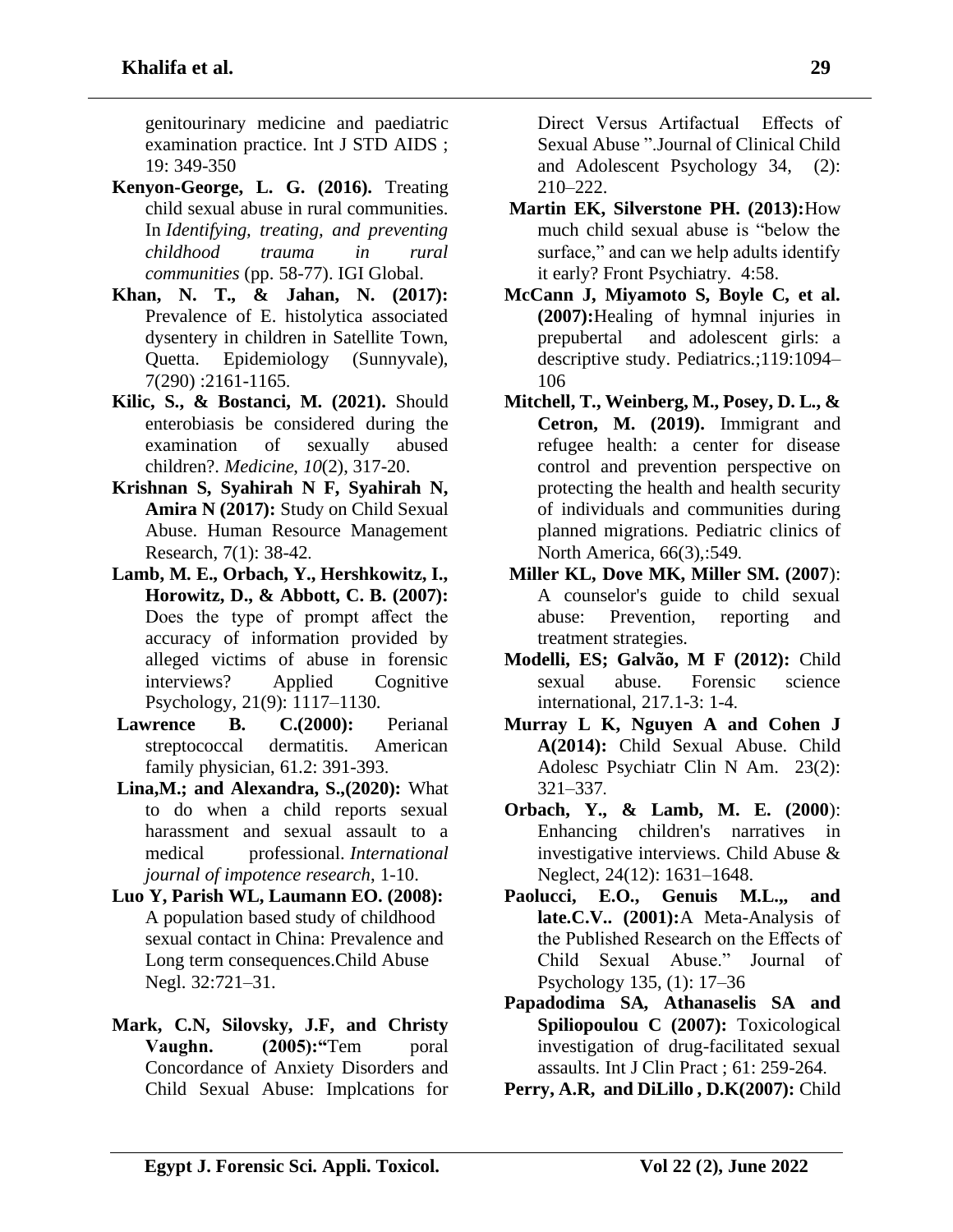Sexual Abuse. In: Encyclopedia of Domestic Violence, Nicky Ali Jackson, editor. New York & London: Routledge. Pages : 147–156.

- **Peterson, C., & Biggs, M. (1997).** Interviewing children about trauma: Problems with "Specific" questions. Journal of Traumatic Stress, 10(2): 279– 290.
- **Phillips, S. C., Mildvan, D., William, D. C., Gelb, A. M., & White, M. C. (1981).** Sexual transmission of enteric protozoa and helminths in a venereal-diseaseclinic population. *New England Journal of Medicine*, *305*(11), 603-606.
- **Pineda-Lucatero AG, Trujillo-Hernández B, Millán-Guerrero RO, Vásquez C.(2009):** Prevalence of childhood sexual abuse among Mexican adolescents. Child Care Health 35:184– 9.
- **Putnam, F. W. (2003):** "Ten-Year Research Update Review: Child Sexual Abuse." Journal of the American Academy of Child and Adolescent Psychiatry 42, (3): 269–278.
- **Regidi, S. (2019).** Study of Recurrent Abdominal Pain in Children of Telangana. *Indian Journal of Public Health Research & Development*, *10*(12).
- **Reust, C. E., & Williams, A. (2018**). Recurrent abdominal pain in children. *American family physician*, *97*(12), 785-793.
- **Rey-Salmon C and Pépin G (2007):** Drugfacilitated crime and sexual abuse: a pediatric observation. Arch Pediatr ; 14: 1318-1320.
- **Robinson, A. J., & Ridgway, G. L. (1994).** Sexually transmitted diseases in children: non viral including bacterial vaginosis, Gardnerella vaginalis, mycoplasmas, Trichomonas vaginalis, Candida albicans, scabies and pubic lice. *Genitourinary medicine*, *70*(3),

208.

- **Robinson, D. L.(2017):** Child sexual abuse. In: *Pediatric Forensic Evidence*. Springer, Cham, p. 187-205.
- **Ron R, O'Connor.T, Dunn. J.,et al (2004):** Effects of Child Sexual Abuse in Later Family Life; Mental Health, Parenting and Adjustment of Off spring." Child Abuse and Neglect 28, (5): 525–545.
- **Sakelliadis E, Spiliopoulou C. A. and Papadodima S. A. (2009**): Forensic Investigation of Child Victim with Sexual Abuse. Indian Pediatrics ,46:144-151.
- **Santucci KA, Kennedy KM and Duffy SJ (1998):** Wood´s lamp utilization and the differentiation between semen and commonly applied medicaments. Pediatrics 102: 718 .
- **Sassa, M., Chadeka, E. A., Cheruiyot, N. B., Tanaka, M., Moriyasu, T., Kaneko, S. & Hamano, S. (2020):** Prevalence and risk factors of Schistosoma mansoni infection among children under two years of age in Mbita, Western Kenya. PLoS neglected tropical diseases, 14(8):8473 .
- **Schaeffer P, Leventhal JM, Asnes AG. (2011):** Children's disclosures of sexual abuse: Learning from direct inquiry. Child Abuse Negl.;35:343–352..
- **Schaul .M and Schwark, T (2021**): Rare urogenital pathologies in young girls mimicking sexual .International Journal of Legal Medicine
- **Schmerin, M. J., Jones, T. C., & Klein, H. (1978).** Giardiasis: association with homosexuality. *Annals of internal medicine*, *88*(6), 801-803
- **Seto, M.S, (2008):** Pedophilia and Sexual Offending Against Children: Theory,Assessment, and Intervention (American Psychological Association,Washington, DC, US,
- **Short, E. E., Caminade, C., & Thomas, B. N. (2017).** Climate change contribution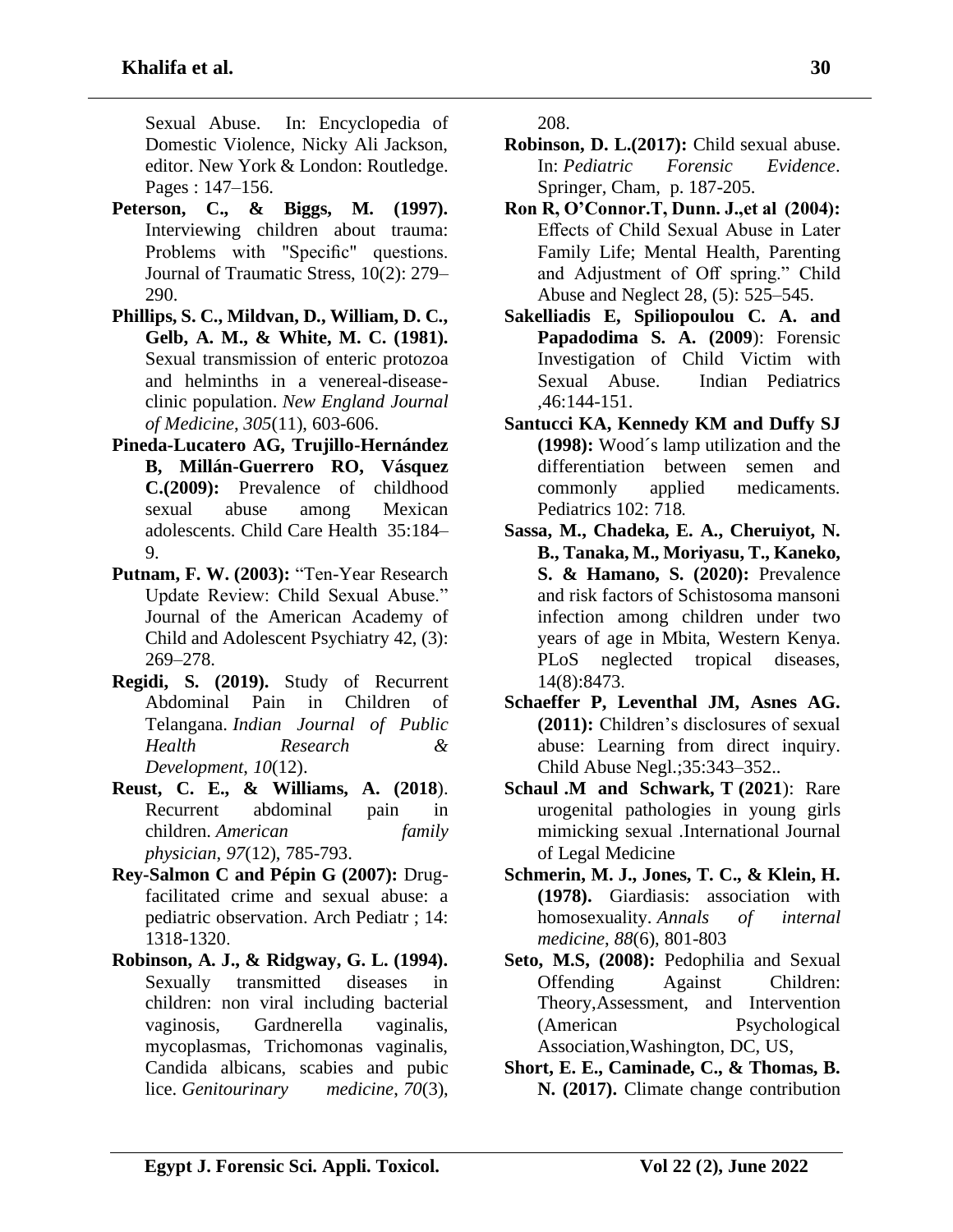to the emergence or re-emergence of parasitic diseases. Infectious Diseases: Research and Treatment, 10: 11786336 - 17732296.

- **Singh M M, Parsekar S S and Nair S N(2014):** An Epidemiological Overview of Child Sexual Abuse. J Family Med Prim Care, 3(4): 430–435.
- **Sow, S., De Vlas, S. J., Engels, D., & Gryseels, B. (2002).** Water-related disease patterns before and after the construction of the Diama dam in northern Senegal. Annals of Tropical Medicine & Parasitology, 96(6), 575- 586
- **Stefanidou M, Mourtzinis D and Spiliopoulou C (2005):** Forensic identification of semen-a short communication. Jura Medica ,2: 357- 365.
- **Stephenson, L. S., Holland, C. V., & Cooper, E. S. (2000).** The public health significance of Trichuris trichiura. Parasitology, 121(S1): S73-S95 .
- **Stromwall, L. A. (2010).** Assessing reliability by analyzing the verbal content: The case of Sweden. In :Forensic psychology in context: Nordic and international approaches Granhag P.A. (Ed.). Cullompton: Willan Publishing :264–280
- **Swanston, H. Y, Plunkett A. P, Brian I. , et al.,(2003):** Nine Years after Child Sexual Abuse." Child Abuse and Neglect 27, (8) : 967–984.
- **Taylor, M. A., & Higginbotham, J. C. (2020).** Child sexual abuse exam results in West Alabama. Journal of child sexual abuse, 29(1), 90-111.
- **Townsend C, Rheingold AA. (2013**): Estimating a child a sexual abuse prevalence rate for practioners: A review of child sexual abuse prevalence studies. *Charleston, S.C., Darkness to light.*
- **Van Den Broucke, S., Verschueren, J.,**

**Van Esbroeck, M., Bottieau, E., & Van den Ende, J. (2018).** Clinical and microscopic predictors of Entamoeba histolytica intestinal infection in travelers and migrants diagnosed with Entamoeba histolytica/dispar infection. PLoS neglected tropical diseases, 12(10):6892.

- **Van G, O. T., Camino, A. F., Sharma, J., Kissinger, P. J., & Muzny, C. A. (2021).** Epidemiology, natural history, diagnosis, and treatment of Trichomonas vaginalis in men. Clinical Infectious Diseases.
- **Vartapetiance, A.and Gillam,L. (2014):** Our Little Secret": pinpointing potential predators. Security informatics,3 (3):1- 19.
- **Verelst A, De Schryver M, Broekaert E, Derluyn I.(2014):** Mental health of victims of sexual violence in eastern Congo: Associations with daily stressors, stigma and labelling. BMC Women's health. 14:106.
- **Walsh, W. A., Jones, L. M., Cross, T. P., & Lippert, T. (2010):** Prosecuting child sexual abuse: The importance of evidence types. Crime & Delinquency, 56(3):436–454.
- **Wang, C., Tang, J., & Liu, T. (2020).** The sexual abuse and neglect of "left-behind" children in rural China. *Journal of child sexual abuse*, *29*(5), 586-605.
- **Warraitch, A., Amin, R., and Rashid, A. (2021).** Evaluation of a school-based sexual abuse prevention program for female children with intellectual disabilities in rural Pakistan-a feasibility study. *Applied nursing research*, *57*, 151391.
- **Welles, S. L., Baker, A. C., Miner, M. H., Brennan, D. J., Jacoby, S., & Rosser, B. S. (2009).** History of childhood sexual abuse and unsafe anal intercourse in a 6 city study of HIV-positive men who have sex with men. American journal of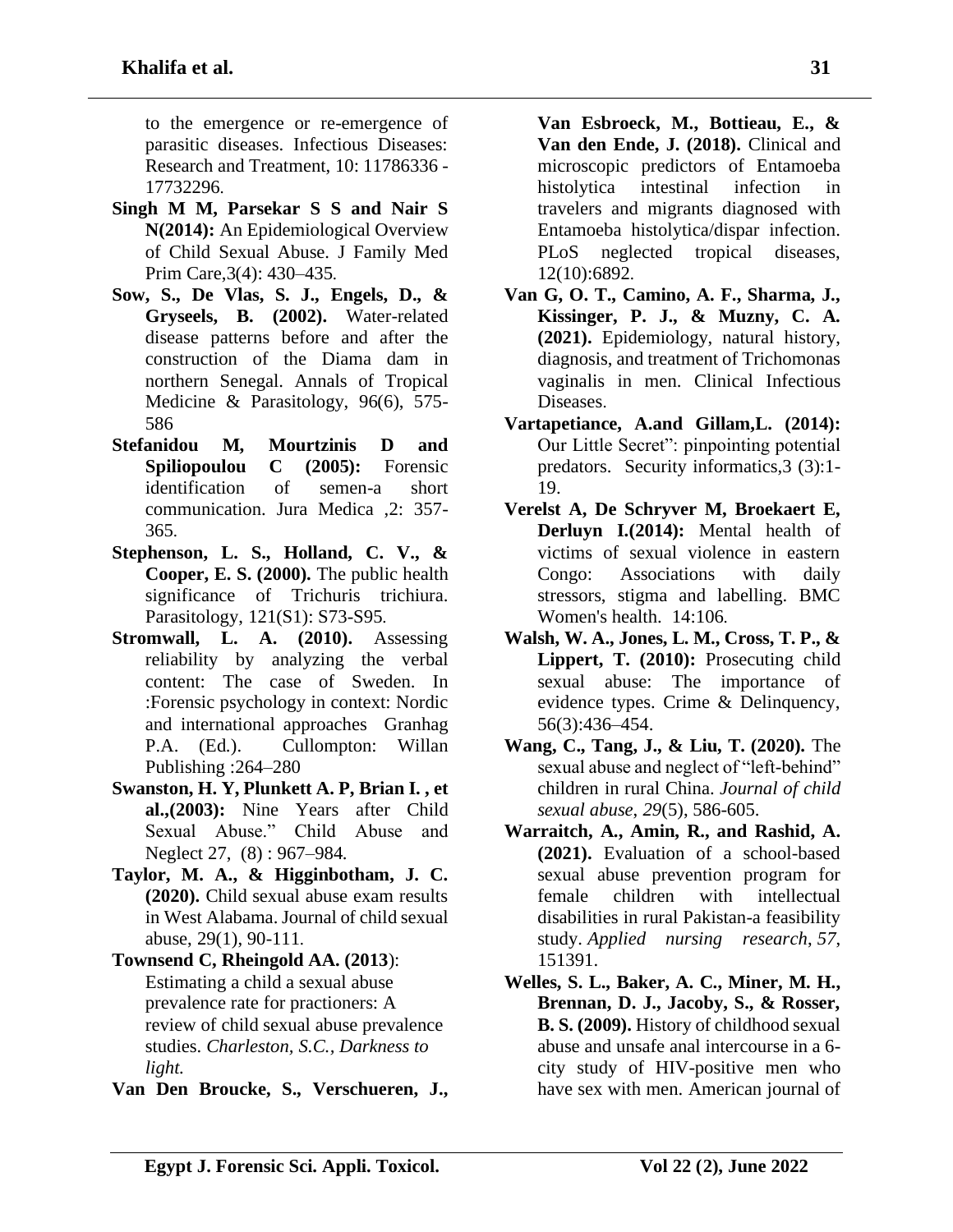public health, 99(6): 1079-1086 .

- **Williams, H. N., Letson, M. M., and Tscholl, J. J. (2016):** Sexually Transmitted Infections in Child Abuse. *Clinical Pediatric Emergency Medicine*, *17*(4), 264-273.
- **Wolfe, VV., and Birt J. (1997):** "Child Sexual Abuse." In Assessment of Childhood Disorders, 3rd ed., edited by

Eric J. Mash and Leif G. Terdal. New York: Guilford, pp. 569–623.

**Xavier H.C. D., Moran, K., Newcomb, M. E., & Mustanski, B. (2021):** Age of occurrence and severity of childhood sexual abuse: impacts on health outcomes in men who have sex with men and transgender women. *The Journal of Sex Research*, *58*(6), 763-774.